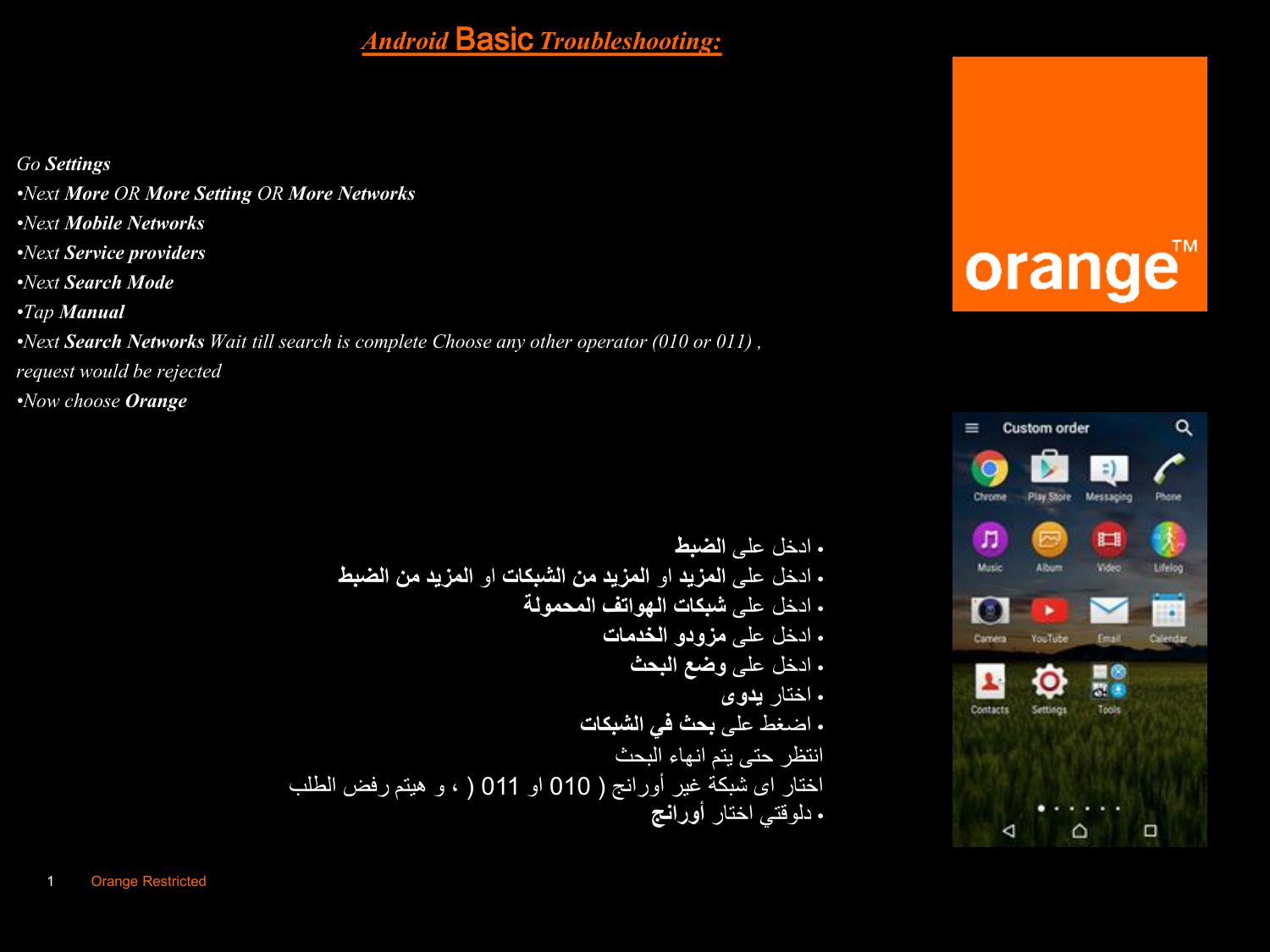### *BlackBerry* Basic *Troubleshooting:*

*Go Manage connection •Next Mobile Networks Options •Next Networks Selection Mode •Tap Manual Wait till the searching finish Choose any other operator (010 or 011) •Next Select Manual , request would be rejected •Now choose Orange •Next Select Manual*

> ادخل على **إدارة االتصال** *•* ادخل على **خيارات شبكة الهاتف النقال** *•* ادخل على **تحديد وضع الشبكة** *•* اختار **يدوى** انتظر حتى يتم انهاء البحث اختار اى شبكة غير أورانج ) 010 او 011 ( *•* اختار **تحديد يدوى** و هيتم رفض الطلب *•* دلوقتي اختار **أورانج** *•* اختار **تحديد يدوى**

### orange™

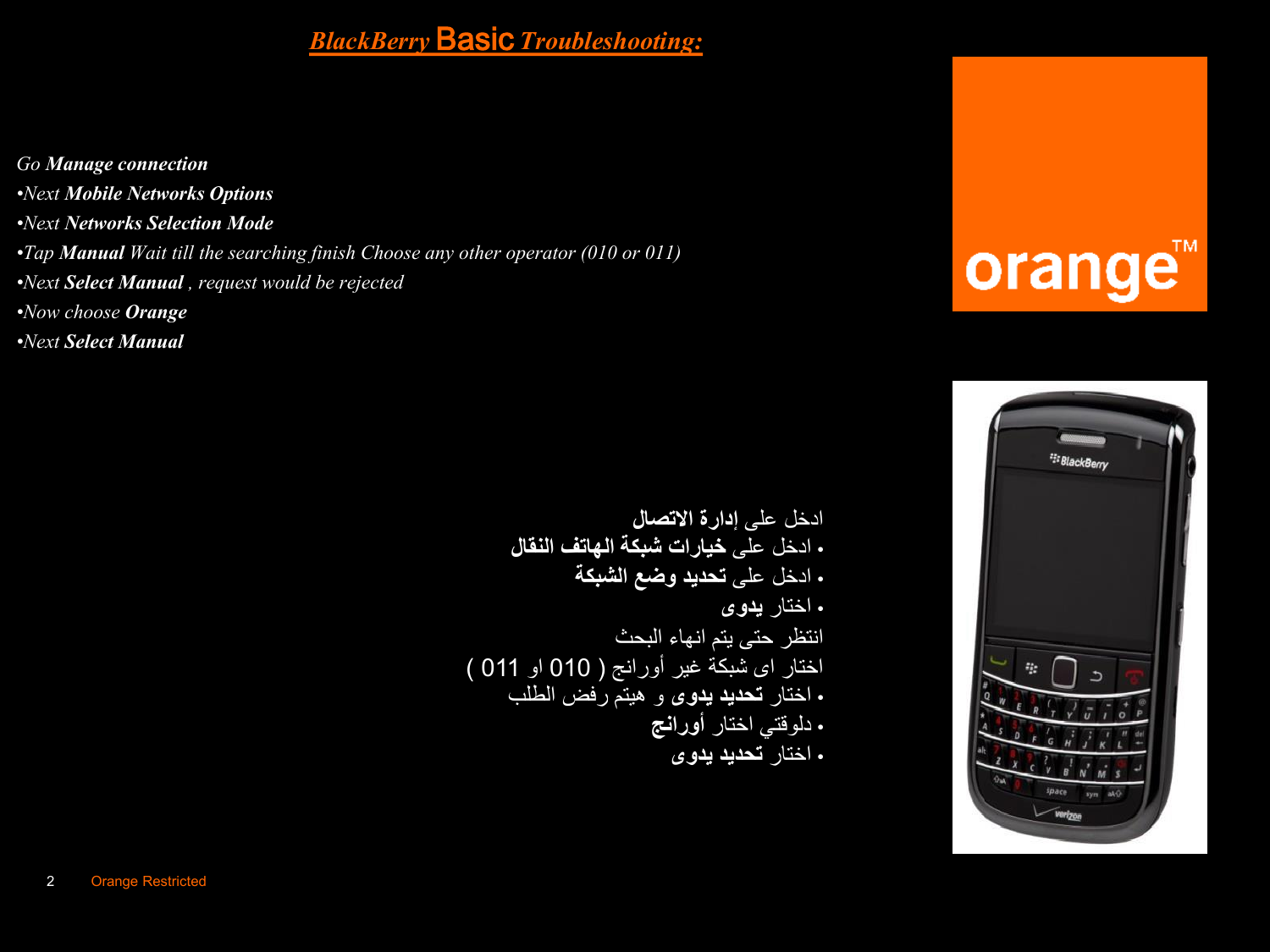#### *IOS* Basic *Troubleshooting:*

*Go Settings*

*•Next Carrier*

*•Next Tap the Automatic slider to Off Wait till the searching finish Choose any other operator (010 or 011) , network will show no service •Now choose Orange*

### orange™

#### *•* ادخل على **االعدادات** *•* ادخل على **شركة االتصاالت** *•* قم بإلغاء التحديد **التلقائي** هتظهر كل الشبكات المتاحة اختار اى شبكة غير أورانج *) 010* او *011 )* ، الشبكة هتختفي و يظهر ال توجد خدمة *•* دلوقتي اختار **أورانج**